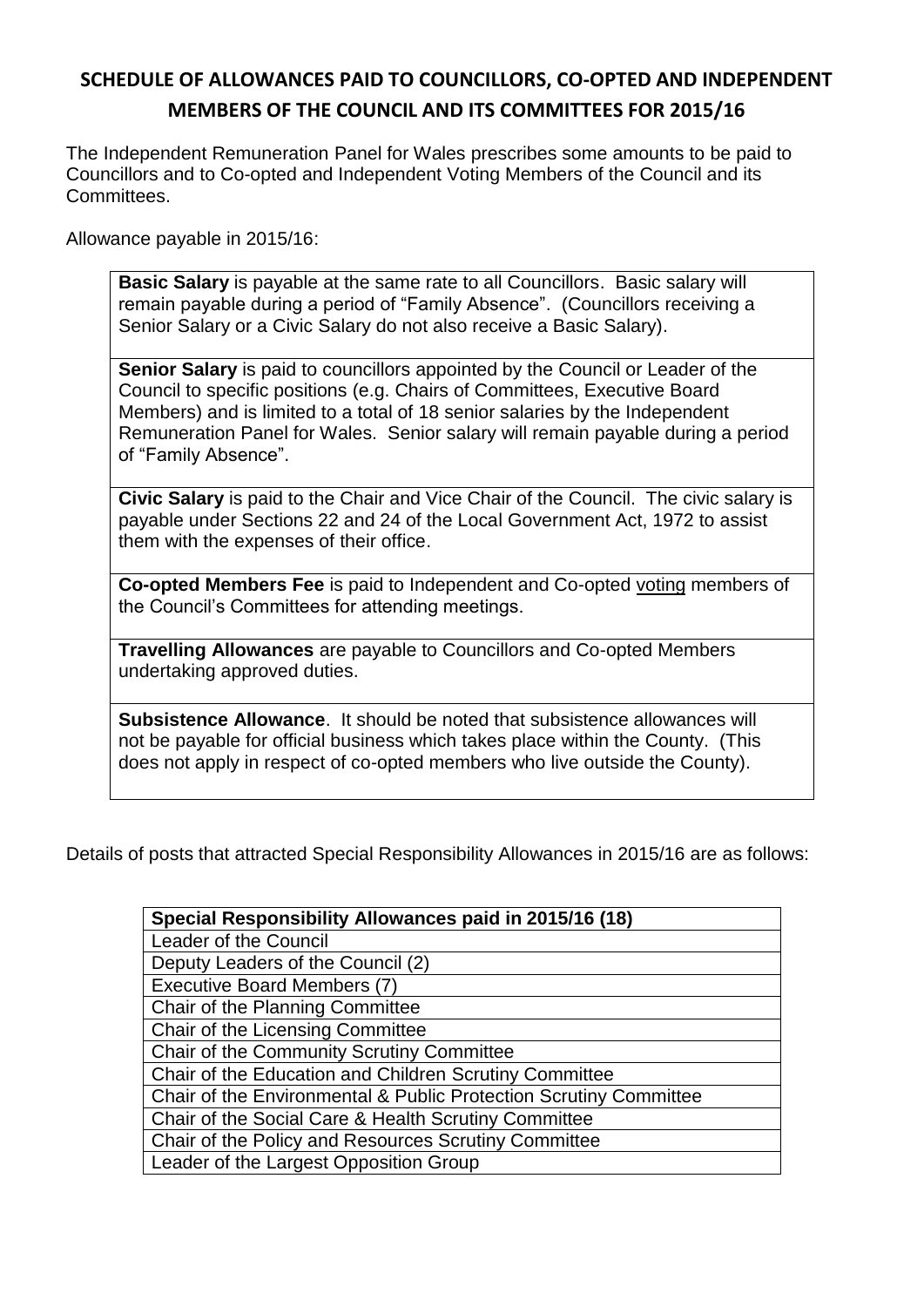Details of the total payments made in respect of the above allowances, travelling and subsistence allowances are detailed below.

## **Notes:**

*1. Charges related to mobile telephones provided to every Executive Board Member for Council business use, is a support cost met by the Council.*

*2. The cost of providing broadband lines to the home of every Councillor for Council business use, for the term of their election, is a support cost met by the Council.*

*3. The cost of providing a laptop, printer, mobile device (I-pad) and consumables to every Councillor for Council business use, for the term of their election, is a support cost met by the Council.*

*4. The cost of providing basic stationery items to every Councillor for Council business use, is a support cost met by the Council.*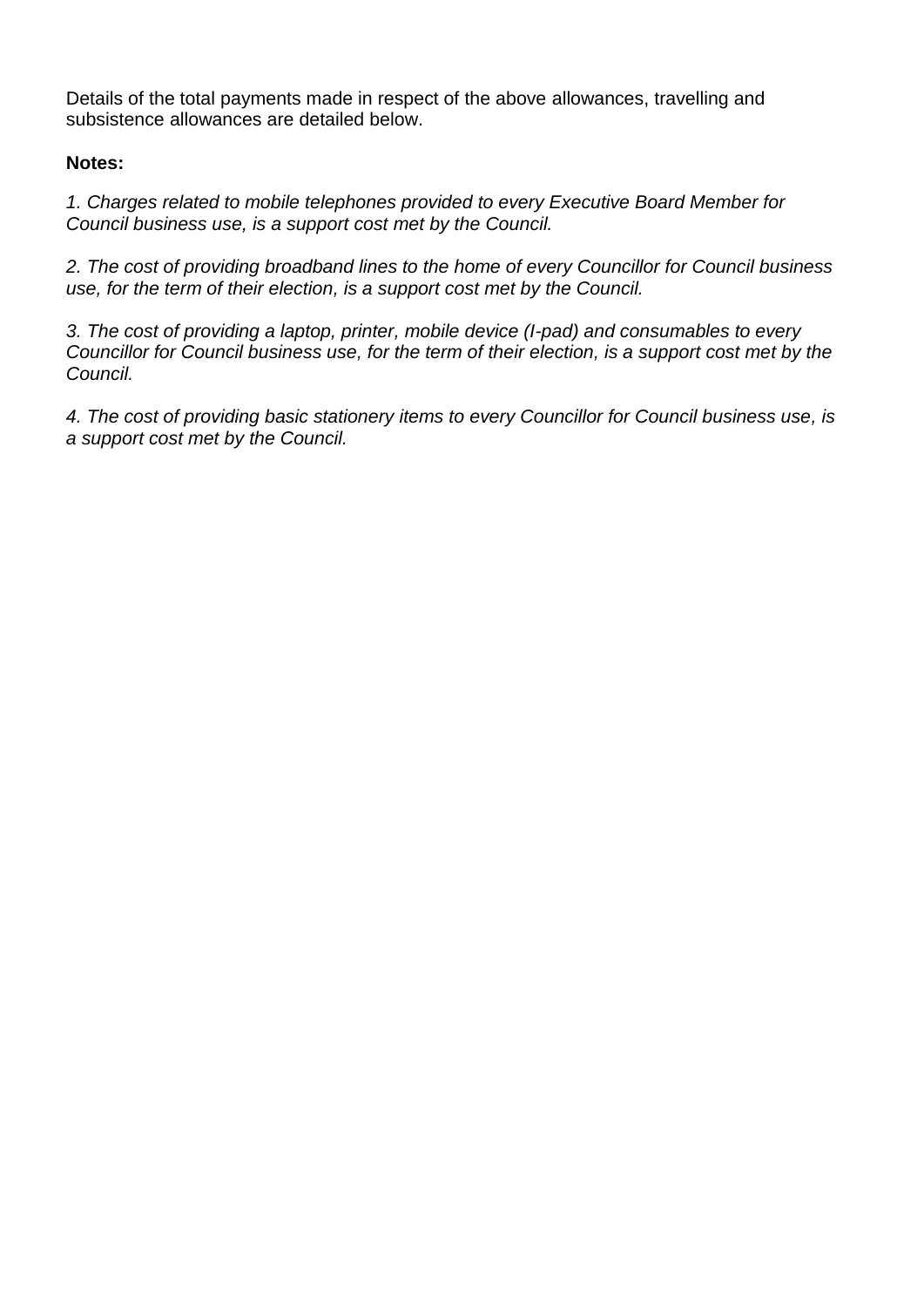| <b>Enw</b><br><b>Name</b>                                                                                           | Cyflog<br>Sylfaenol<br><b>Basic</b> | <b>Cyflog Uwch /</b><br>Cyflog<br><b>Dinesig</b> | Ad-daliad o'r treuliau a<br>dynnwyd<br><b>Reimbursement of</b> |                            | <b>Awdurdod Parc</b><br><b>Cenedlaethol Bannau</b><br><b>Brycheiniog</b> |                                                         | Awdurdod Tân Ac Achub<br><b>Canolbarth a Gorllewin</b><br>Cymru        |                                                         | <b>Dyfed Powys</b>                                                     | Panel Heddlu a Throseddu                                |  |
|---------------------------------------------------------------------------------------------------------------------|-------------------------------------|--------------------------------------------------|----------------------------------------------------------------|----------------------------|--------------------------------------------------------------------------|---------------------------------------------------------|------------------------------------------------------------------------|---------------------------------------------------------|------------------------------------------------------------------------|---------------------------------------------------------|--|
|                                                                                                                     | <b>Salary</b>                       | <b>Senior Salary</b><br>/ Civic Salary           | expenses incurred                                              |                            | <b>Brecon Beacons National</b><br><b>Park Authority</b>                  |                                                         | Mid & West Wales Fire &<br><b>Rescue Authority</b>                     |                                                         | <b>Dyfed Powys Police &amp;</b><br><b>Crime Panel</b>                  |                                                         |  |
|                                                                                                                     |                                     |                                                  | Teithio<br>Travelling                                          | Cynhaliaeth<br>Subsistence | Lwfans<br>Sylfaenol<br>/ *Lwfans<br>Cyfrifoldeb<br>Arbennig              | Teithio /<br>Cynhaliaeth<br>Travelling /<br>Subsistence | Lwfans<br>Sylfaenol<br>/ *Lwfans<br>Cyfrifoldeb<br>Arbennig            | Teithio /<br>Cynhaliaeth<br>Travelling /<br>Subsistence | Lwfans<br>Sylfaenol<br>$/$ *Lwfans<br>Cyfrifoldeb<br>Arbennig          | Teithio /<br>Cynhaliaeth<br>Travelling /<br>Subsistence |  |
|                                                                                                                     |                                     |                                                  |                                                                |                            | <b>Basic</b><br>Allowance<br>*Special /<br>Responsibility<br>Allowance   |                                                         | <b>Basic</b><br>Allowance<br>*Special /<br>Responsibility<br>Allowance |                                                         | <b>Basic</b><br>Allowance<br>*Special /<br>Responsibility<br>Allowance |                                                         |  |
| <b>Arweinydd y</b><br><b>Cyngor</b><br>(Llawn Amser)                                                                | £                                   | £                                                | £                                                              | £                          | £                                                                        | £                                                       | £                                                                      | £                                                       | £                                                                      | £                                                       |  |
| <b>Council Leader</b><br>(Full Time)                                                                                |                                     |                                                  |                                                                |                            |                                                                          |                                                         |                                                                        |                                                         |                                                                        |                                                         |  |
| <sup>1</sup> CIIr K Madge                                                                                           | 11,083.30                           | 8,000.00                                         | 1,203.30                                                       | 0.00                       | 0.00                                                                     | 0.00                                                    | 0.00                                                                   | 0.00                                                    | 0.00                                                                   | 0.00                                                    |  |
| <sup>2</sup> CIIr E Dole                                                                                            | 0.00                                | 43,666.66                                        | 214.20                                                         | 0.00                       | 0.00                                                                     | 0.00                                                    | 0.00                                                                   | 0.00                                                    | 0.00                                                                   | 0.00                                                    |  |
| <b>Dirprwy</b><br><b>Arwenyddion y</b><br><b>Cyngor</b><br>(Llawn Amser)<br><b>Deputy Leaders</b><br>of the Council | £                                   | £                                                | £                                                              | £                          | £                                                                        | £                                                       | £                                                                      | £                                                       | £                                                                      | £                                                       |  |
| (Full Time)<br><b>CIIr P Palmer</b><br><sup>3</sup> Cllr T Devichand<br><sup>4</sup> CIIr D M Jenkins               | 0.00<br>11,083.30<br>2,216.66       | 31,250<br>5,208.34<br>26,041.70                  | 0.00<br>753.30<br>2,187.20                                     | 0.00<br>0.00<br>0.00       | 0.00<br>0.00<br>0.00                                                     | 0.00<br>0.00<br>0.00                                    | 0.00<br>0.00<br>0.00                                                   | 0.00<br>0.00<br>0.00                                    | 0.00<br>0.00<br>0.00                                                   | 0.00<br>0.00<br>0.00                                    |  |

Notes:

1. Cllr K Madge received senior salary from 01/04/15 – 20/05/15, and basic salary from 21/05/15 – 31/03/16.

2. Cllr E Dole received senior salary as Leader of the Largest Opposition Group from 01/04/15 – 20/05/15, and senior salary as Leader of Council from 21/05/15 – 31/03/16.

3. Cllr T Devichand received senior salary from 01/04/15 – 20/05/15, and basic salary from 21/05/15 – 31/03/16.

4. Cllr D M Jenkins received basic salary from 01/04/15 – 20/05/15, and senior salary from 21/05/15 – 31/03/16.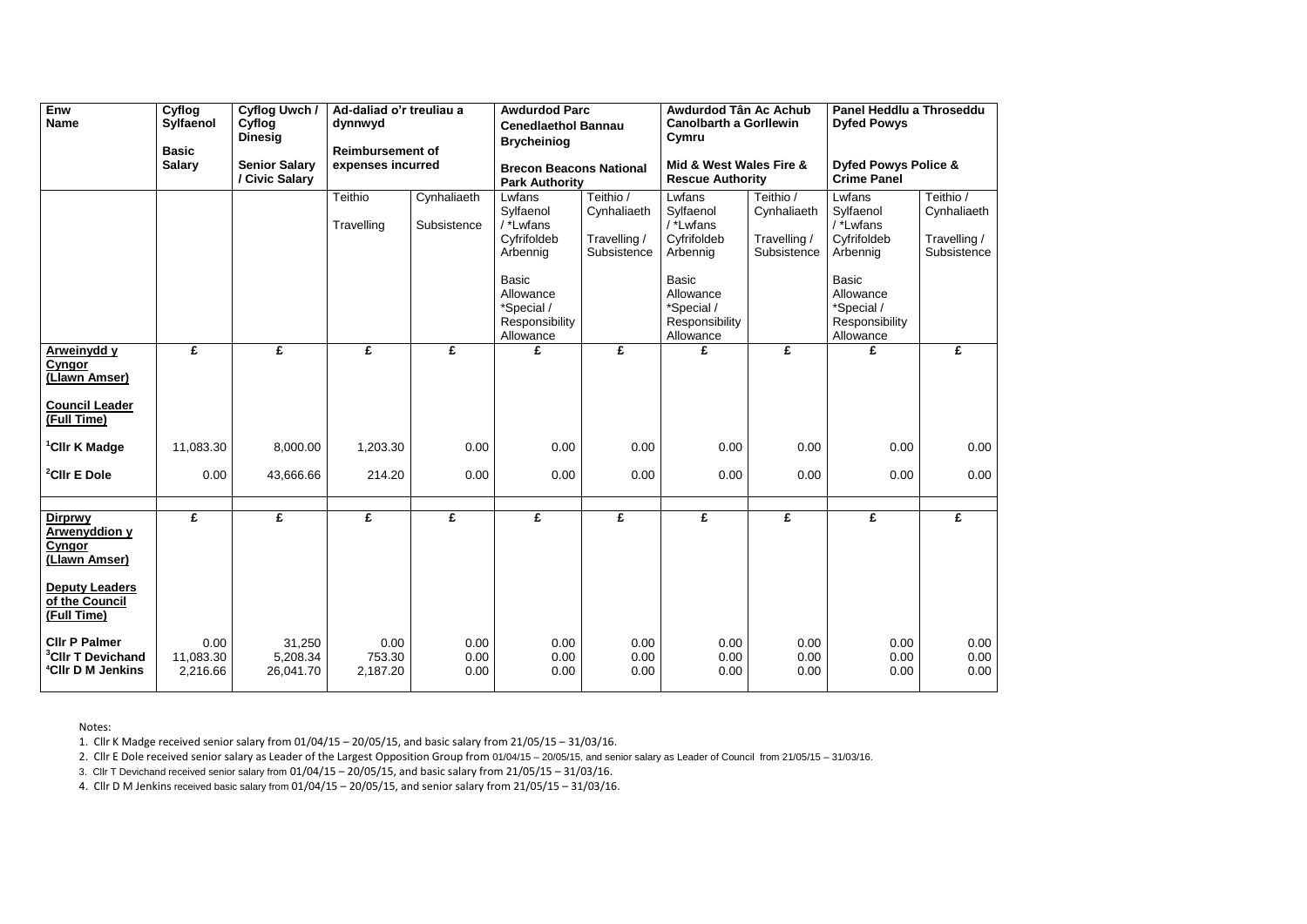| Enw<br><b>Name</b>                                                                                                                                                                                                                                                                                   | Cyflog<br><b>Sylfaenol</b><br><b>Basic</b>                                                        | Cyflog Uwch /<br>Cyflog<br><b>Dinesig</b>                                                                                    | Ad-daliad o'r treuliau a<br>dynnwyd<br><b>Reimbursement of</b><br>expenses incurred                    |                                                                                | <b>Awdurdod Parc</b><br><b>Cenedlaethol Bannau</b><br><b>Brycheiniog</b><br><b>Brecon Beacons National</b><br><b>Park Authority</b> |                                                                              | Awdurdod Tân Ac Achub<br><b>Canolbarth a Gorllewin</b><br>Cymru<br>Mid & West Wales Fire &<br><b>Rescue Authority</b> |                                                                               | Panel Heddlu a Throseddu<br><b>Dyfed Powys</b><br><b>Dyfed Powys Police &amp;</b><br><b>Crime Panel</b> |                                                                              |
|------------------------------------------------------------------------------------------------------------------------------------------------------------------------------------------------------------------------------------------------------------------------------------------------------|---------------------------------------------------------------------------------------------------|------------------------------------------------------------------------------------------------------------------------------|--------------------------------------------------------------------------------------------------------|--------------------------------------------------------------------------------|-------------------------------------------------------------------------------------------------------------------------------------|------------------------------------------------------------------------------|-----------------------------------------------------------------------------------------------------------------------|-------------------------------------------------------------------------------|---------------------------------------------------------------------------------------------------------|------------------------------------------------------------------------------|
|                                                                                                                                                                                                                                                                                                      | <b>Salary</b>                                                                                     | <b>Senior Salary</b><br>/ Civic Salary                                                                                       |                                                                                                        |                                                                                |                                                                                                                                     |                                                                              |                                                                                                                       |                                                                               |                                                                                                         |                                                                              |
|                                                                                                                                                                                                                                                                                                      |                                                                                                   |                                                                                                                              | <b>Teithio</b><br>Travelling                                                                           | Cynhaliaeth<br>Subsistence                                                     | Lwfans<br>Sylfaenol<br>/ *Lwfans<br>Cyfrifoldeb<br>Arbennig                                                                         | Teithio /<br>Cynhaliaeth<br>Travelling /<br>Subsistence                      | Lwfans<br>Sylfaenol<br>/ *Lwfans<br>Cyfrifoldeb<br>Arbennig                                                           | Teithio /<br>Cynhaliaeth<br>Travelling /<br>Subsistence                       | Lwfans<br>Sylfaenol<br>/ *Lwfans<br>Cyfrifoldeb<br>Arbennig                                             | Teithio /<br>Cynhaliaeth<br>Travelling /<br>Subsistence                      |
|                                                                                                                                                                                                                                                                                                      |                                                                                                   |                                                                                                                              |                                                                                                        |                                                                                | <b>Basic</b><br>Allowance<br>*Special /<br>Responsibility<br>Allowance                                                              |                                                                              | <b>Basic</b><br>Allowance<br>*Special /<br>Responsibility<br>Allowance                                                |                                                                               | <b>Basic</b><br>Allowance<br>*Special /<br>Responsibility<br>Allowance                                  |                                                                              |
| <b>Aelodau y Bwrdd</b><br><b>Gweithredol</b><br>(Llawn Amser)<br><b>Executive Board</b><br><b>Members</b><br>(Full Time)                                                                                                                                                                             | £                                                                                                 | £                                                                                                                            | £                                                                                                      | £                                                                              | £                                                                                                                                   | £                                                                            | £                                                                                                                     | £                                                                             | £                                                                                                       | £                                                                            |
| <sup>5</sup> Cllr W K Davies<br><sup>6</sup> CIIr J S Edmunds<br><sup>7</sup> CIIr D C Evans<br><b>Cllr M Gravell</b><br><b>CIIr T J Jones</b><br><b>CIIr L M Stephens</b><br><b>CIIr J Tremlett</b><br><sup>8</sup> Cllr G O Jones<br><sup>9</sup> CIIr L D Evans<br><sup>10</sup> CIIr H A L Evans | 3,324.99<br>0.00<br>11,083.30<br>0.00<br>0.00<br>0.00<br>0.00<br>2,216.66<br>2,216.66<br>2,216.66 | 4,833.34<br>23,166.64<br>4,833.34<br>29,000.00<br>29,000.00<br>29,000.00<br>29,000.00<br>24,166.70<br>24,166.70<br>24,166.70 | 498.50<br>760.50<br>994.95<br>895.35<br>1,229.40<br>780.90<br>2,133.90<br>0.00<br>2,409.75<br>1,901.95 | 32.00<br>0.00<br>0.00<br>30.85<br>0.00<br>5.00<br>0.00<br>0.00<br>0.00<br>0.00 | 0.00<br>0.00<br>0.00<br>0.00<br>0.00<br>0.00<br>0.00<br>0.00<br>0.00<br>0.00                                                        | 0.00<br>0.00<br>0.00<br>0.00<br>0.00<br>0.00<br>0.00<br>0.00<br>0.00<br>0.00 | 0.00<br>0,00<br>790.61<br>0.00<br>0.00<br>0.00<br>0.00<br>0.00<br>0.00<br>0.00                                        | 0.00<br>0.00<br>67.50<br>0.00<br>0.00<br>0.00<br>0.00<br>0.00<br>0.00<br>0.00 | 0.00<br>0.00<br>0.00<br>0.00<br>0.00<br>0.00<br>0.00<br>0.00<br>0.00<br>0.00                            | 0.00<br>0.00<br>0.00<br>0.00<br>0.00<br>0.00<br>0.00<br>0.00<br>0.00<br>0.00 |

7. Cllr D C Evans received senior salary from 01/04/15 – 20/05/15 as Executive Board Member, and basic salary from 21/05/15 – 31/03/16 He was appointed to the Mid & West Wales Fire & Rescue Authority on 14/10/15

Notes:

5. Cllr W K Davies received payment from 01/04/15 – 28/08/15

6. Cllr J S Edmunds received senior salary from 01/04/15 – 20/05/15 as Executive Board Member, and senior salary from 21/05/15 as Leader of Largest Opposition Group

8. Cllr G O Jones received basic salary from 01/04/15 – 20/05/15, and senior salary from 21/05/15 – 31/03/16 as Executive Board Member

9. Cllr L D Evans received basic salary from 01/04/15 – 20/05/15, and senior salary from 21/05/15 – 31/03/16 as Executive Board Member

10. Cllr H A L Evans received basic salary from 01/04/15 – 20/05/15, and senior salary from 21/05/15 – 31/03/16 as Executive Board Member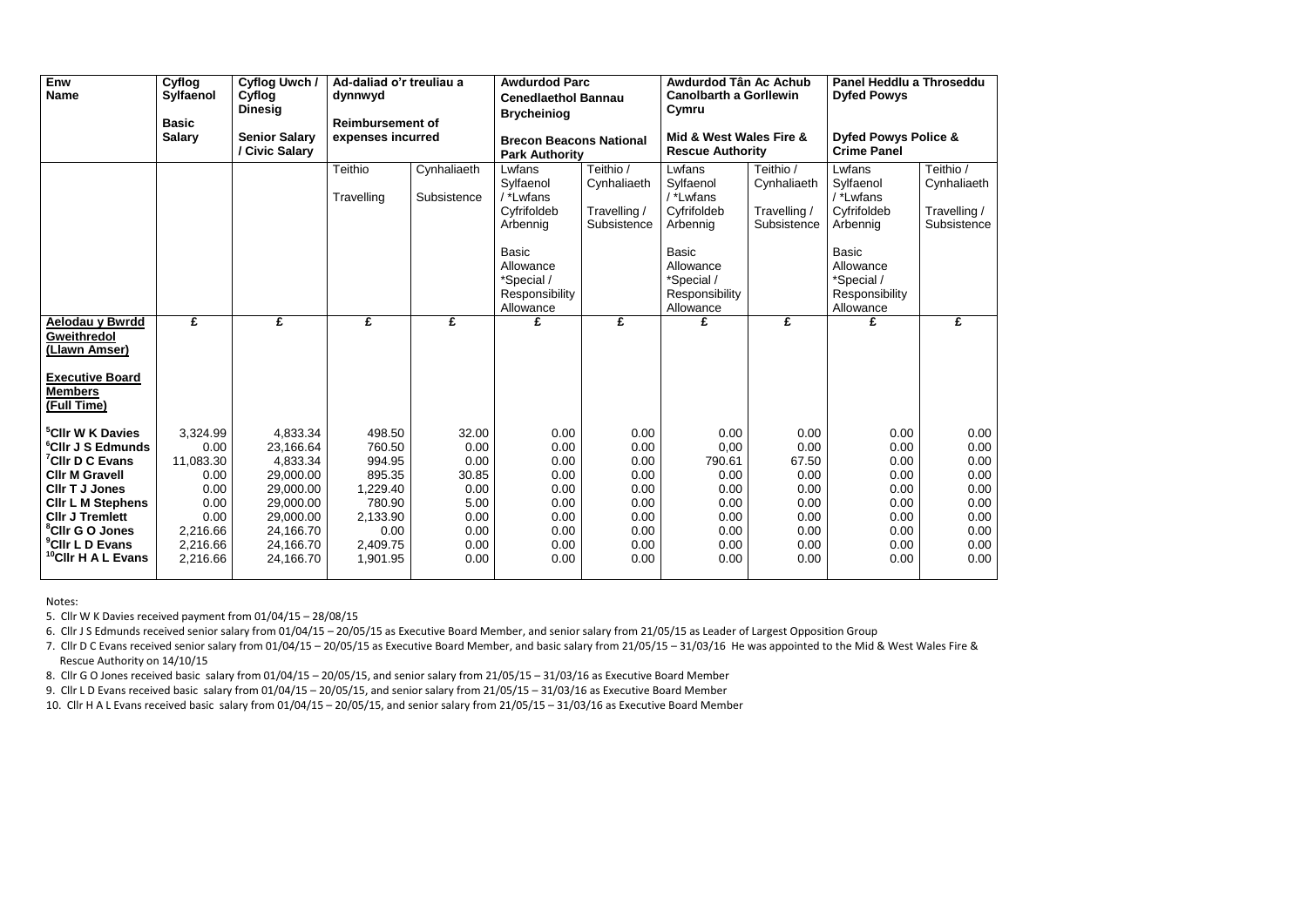| Enw<br><b>Name</b>                                                                                                                | Cyflog<br>Sylfaenol<br><b>Basic</b><br><b>Salary</b> | Cyflog Uwch /<br>Cyflog<br><b>Dinesig</b><br><b>Senior Salary</b><br>/ Civic Salary | Ad-daliad o'r treuliau a<br>dynnwyd<br><b>Reimbursement of</b><br>expenses incurred |                            | <b>Brycheiniog</b><br><b>Park Authority</b>                                                                                           | <b>Awdurdod Parc</b><br><b>Cenedlaethol Bannau</b><br>Cymru<br><b>Brecon Beacons National</b> |                                                                                                                                       | Awdurdod Tân Ac Achub<br><b>Canolbarth a Gorllewin</b><br>Mid & West Wales Fire &<br><b>Rescue Authority</b> | Panel Heddlu a Throseddu<br><b>Dyfed Powys</b><br><b>Dyfed Powys Police &amp;</b><br><b>Crime Panel</b>                               |                                                         |
|-----------------------------------------------------------------------------------------------------------------------------------|------------------------------------------------------|-------------------------------------------------------------------------------------|-------------------------------------------------------------------------------------|----------------------------|---------------------------------------------------------------------------------------------------------------------------------------|-----------------------------------------------------------------------------------------------|---------------------------------------------------------------------------------------------------------------------------------------|--------------------------------------------------------------------------------------------------------------|---------------------------------------------------------------------------------------------------------------------------------------|---------------------------------------------------------|
|                                                                                                                                   |                                                      |                                                                                     | Teithio<br>Travelling                                                               | Cynhaliaeth<br>Subsistence | Lwfans<br>Sylfaenol<br>/ *Lwfans<br>Cyfrifoldeb<br>Arbennig<br><b>Basic</b><br>Allowance<br>*Special /<br>Responsibility<br>Allowance | Teithio /<br>Cynhaliaeth<br>Travelling /<br>Subsistence                                       | Lwfans<br>Sylfaenol<br>/ *Lwfans<br>Cyfrifoldeb<br>Arbennig<br><b>Basic</b><br>Allowance<br>*Special /<br>Responsibility<br>Allowance | Teithio /<br>Cynhaliaeth<br>Travelling /<br>Subsistence                                                      | Lwfans<br>Sylfaenol<br>/ *Lwfans<br>Cyfrifoldeb<br>Arbennig<br><b>Basic</b><br>Allowance<br>*Special /<br>Responsibility<br>Allowance | Teithio /<br>Cynhaliaeth<br>Travelling /<br>Subsistence |
| Cadeiryddion<br>Pwyllgorau<br><b>Committee Chairs</b>                                                                             | £                                                    | £                                                                                   | £                                                                                   | £                          | £                                                                                                                                     | £                                                                                             | £                                                                                                                                     | £                                                                                                            | £                                                                                                                                     | £                                                       |
| <sup>11</sup> CIIr A W Jones<br><sup>12</sup> CIIr A Lenny<br>(Cadeirydd<br>Pwyllgor Cynllunio<br>Chair of Planning<br>Committee) | 11,083.30<br>2,216.66                                | 3,666.66<br>18,333.30                                                               | 1,082.70<br>60.75                                                                   | 0.00<br>0.00               | 0.00<br>0.00                                                                                                                          | 0.00<br>0.00                                                                                  | 0.00<br>0.00                                                                                                                          | 0.00<br>0.00                                                                                                 | 0.00<br>0.00                                                                                                                          | 0.00<br>0.00                                            |
| <b>CIIr T Theophilus</b><br>(Cadeirydd<br>Pwyllgor<br>Trwyddedu /<br>Chair of Licensing<br>Committee)                             | 0.00                                                 | 22,000.00                                                                           | 2,534.85                                                                            | 0.00                       | 0.00                                                                                                                                  | 0.00                                                                                          | 0.00                                                                                                                                  | 0.00                                                                                                         | 0.00                                                                                                                                  | 0.00                                                    |
| <b>CIIr D M Cundy</b><br>(Cadeirydd<br>Pwyllgor Craffu<br>Cymunedol /<br>Chair of<br>Community<br>Scrutiny<br>Committee)          | 0.00                                                 | 22,000.00                                                                           | 1,075.95                                                                            | 0.00                       | 0.00                                                                                                                                  | 0.00                                                                                          | 0.00                                                                                                                                  | 0.00                                                                                                         | 0.00                                                                                                                                  | 0.00                                                    |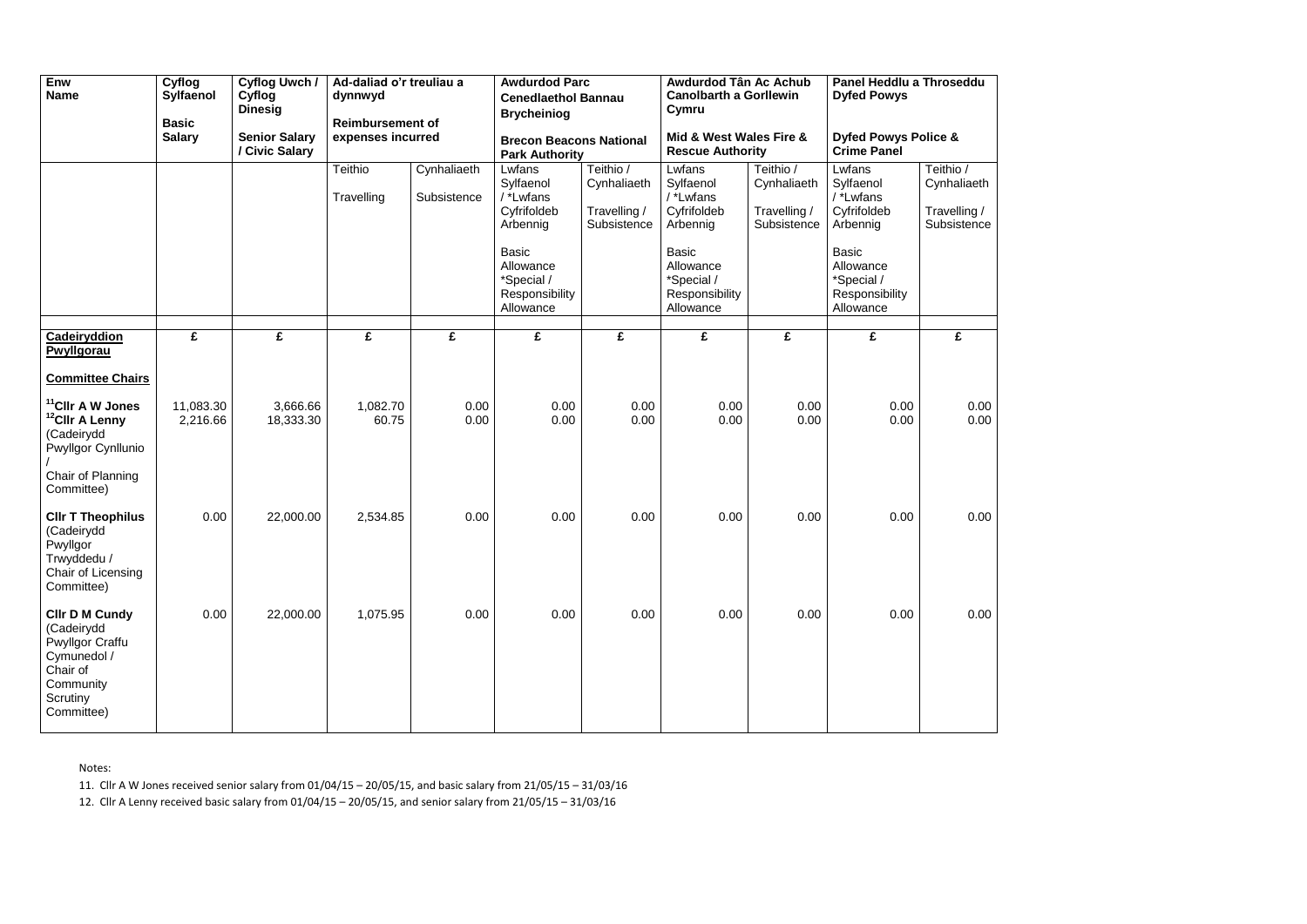| Enw<br><b>Name</b>                                                                                                                                                  | Cyflog<br><b>Sylfaenol</b><br><b>Basic</b><br><b>Salary</b> | Cyflog Uwch /<br>Cyflog<br><b>Dinesig</b><br><b>Senior Salary</b><br>/ Civic Salary | dynnwyd               | <b>Awdurdod Parc</b><br>Awdurdod Tân Ac Achub<br>Panel Heddlu a Throseddu<br>Ad-daliad o'r treuliau a<br><b>Canolbarth a Gorllewin</b><br><b>Dyfed Powys</b><br><b>Cenedlaethol Bannau</b><br>Cymru<br><b>Brycheiniog</b><br><b>Reimbursement of</b><br>Mid & West Wales Fire &<br><b>Dyfed Powys Police &amp;</b><br>expenses incurred<br><b>Brecon Beacons National</b><br><b>Crime Panel</b> |                                                                                                                                       |                                                         |                                                                                                                                       | <b>Park Authority</b>                                   |                                                                                                                                       | <b>Rescue Authority</b>                                 |  |  |
|---------------------------------------------------------------------------------------------------------------------------------------------------------------------|-------------------------------------------------------------|-------------------------------------------------------------------------------------|-----------------------|-------------------------------------------------------------------------------------------------------------------------------------------------------------------------------------------------------------------------------------------------------------------------------------------------------------------------------------------------------------------------------------------------|---------------------------------------------------------------------------------------------------------------------------------------|---------------------------------------------------------|---------------------------------------------------------------------------------------------------------------------------------------|---------------------------------------------------------|---------------------------------------------------------------------------------------------------------------------------------------|---------------------------------------------------------|--|--|
|                                                                                                                                                                     |                                                             |                                                                                     | Teithio<br>Travelling | Cynhaliaeth<br>Subsistence                                                                                                                                                                                                                                                                                                                                                                      | Lwfans<br>Sylfaenol<br>/ *Lwfans<br>Cyfrifoldeb<br>Arbennig<br><b>Basic</b><br>Allowance<br>*Special /<br>Responsibility<br>Allowance | Teithio /<br>Cynhaliaeth<br>Travelling /<br>Subsistence | Lwfans<br>Sylfaenol<br>/ *Lwfans<br>Cyfrifoldeb<br>Arbennig<br><b>Basic</b><br>Allowance<br>*Special /<br>Responsibility<br>Allowance | Teithio /<br>Cynhaliaeth<br>Travelling /<br>Subsistence | Lwfans<br>Sylfaenol<br>/ *Lwfans<br>Cyfrifoldeb<br>Arbennig<br><b>Basic</b><br>Allowance<br>*Special /<br>Responsibility<br>Allowance | Teithio /<br>Cynhaliaeth<br>Travelling /<br>Subsistence |  |  |
| <b>Cadeiryddion</b><br>Pwyllgorau                                                                                                                                   | £                                                           | £                                                                                   | £                     | £                                                                                                                                                                                                                                                                                                                                                                                               | £                                                                                                                                     | £                                                       | £                                                                                                                                     | £                                                       | £                                                                                                                                     | £                                                       |  |  |
| <b>Committee Chairs</b><br><b>CIIr J E Williams</b><br>(Cadeirydd Pwllgor<br>Craffu Addysg a<br>Phlant /<br>Chair of Education<br>& Children Scrutiny<br>Committee) | 0.00                                                        | 22,000.00                                                                           | 1,345.80              | 0.00                                                                                                                                                                                                                                                                                                                                                                                            | 0.00                                                                                                                                  | 0.00                                                    | 0.00                                                                                                                                  | 0.00                                                    | 0.00                                                                                                                                  | 0.00                                                    |  |  |
| <b>CIIr A P Cooper</b><br>(Cadeirydd<br><b>Pwyllgor Craffu</b><br>Diogelu'r Cyhoedd<br>a'r Amgylchedd /<br>Chair of<br>Environmental &<br><b>Public Protection</b>  | 0.00                                                        | 22,000.00                                                                           | 0.00                  | 0.00                                                                                                                                                                                                                                                                                                                                                                                            | 0.00                                                                                                                                  | 0.00                                                    | 0.00                                                                                                                                  | 0.00                                                    | 0.00                                                                                                                                  | 0.00                                                    |  |  |
| Scrutiny<br>Committee)                                                                                                                                              | 0.00                                                        | 22,000.00                                                                           | 0.00                  | 0.00                                                                                                                                                                                                                                                                                                                                                                                            | 0.00                                                                                                                                  | 0.00                                                    | 0.00                                                                                                                                  | 0.00                                                    | 0.00                                                                                                                                  | 0.00                                                    |  |  |

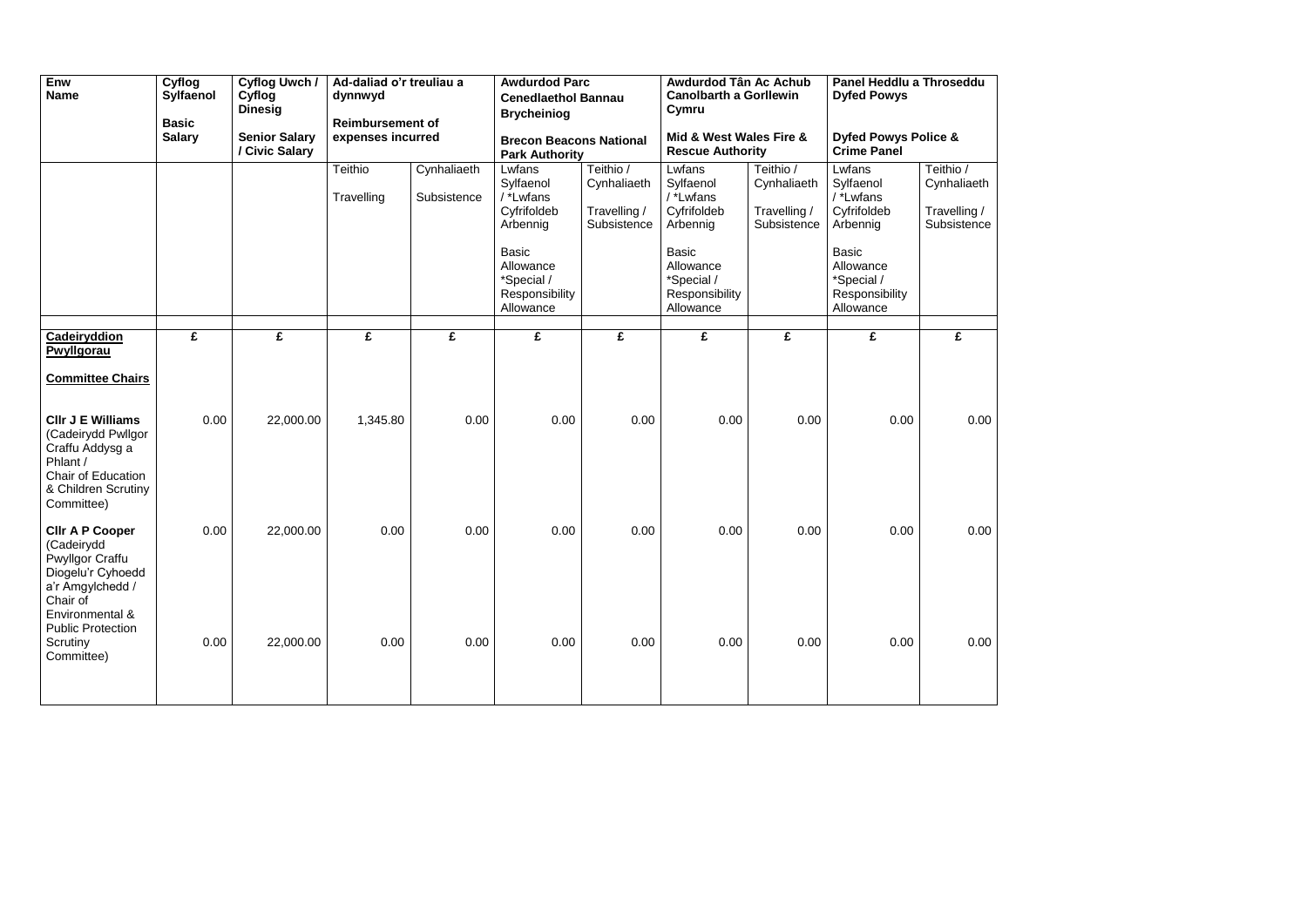| Enw<br><b>Name</b>                                                                                                                                                                                                         | Cyflog<br><b>Sylfaenol</b><br><b>Basic</b><br><b>Salary</b> | Cyflog Uwch /<br>Cyflog<br><b>Dinesig</b><br><b>Senior Salary</b> | Ad-daliad o'r treuliau a<br>dynnwyd<br><b>Reimbursement of</b><br>expenses incurred |                            | <b>Awdurdod Parc</b><br><b>Cenedlaethol Bannau</b><br><b>Brycheiniog</b><br><b>Brecon Beacons National</b>                                                     |                                                         | Awdurdod Tân Ac Achub<br><b>Canolbarth a Gorllewin</b><br>Cymru<br>Mid & West Wales Fire &                                                                       |                                                         | Panel Heddlu a Throseddu<br><b>Dyfed Powys</b><br><b>Dyfed Powys Police &amp;</b>                                                                           |                                                         |
|----------------------------------------------------------------------------------------------------------------------------------------------------------------------------------------------------------------------------|-------------------------------------------------------------|-------------------------------------------------------------------|-------------------------------------------------------------------------------------|----------------------------|----------------------------------------------------------------------------------------------------------------------------------------------------------------|---------------------------------------------------------|------------------------------------------------------------------------------------------------------------------------------------------------------------------|---------------------------------------------------------|-------------------------------------------------------------------------------------------------------------------------------------------------------------|---------------------------------------------------------|
|                                                                                                                                                                                                                            |                                                             | / Civic Salary                                                    | Teithio<br>Travelling                                                               | Cynhaliaeth<br>Subsistence | <b>Park Authority</b><br>Lwfans<br>Sylfaenol<br>/ *Lwfans<br>Cyfrifoldeb<br>Arbennig<br><b>Basic</b><br>Allowance<br>*Special /<br>Responsibility<br>Allowance | Teithio /<br>Cynhaliaeth<br>Travelling /<br>Subsistence | <b>Rescue Authority</b><br>Lwfans<br>Sylfaenol<br>/ *Lwfans<br>Cyfrifoldeb<br>Arbennig<br><b>Basic</b><br>Allowance<br>*Special /<br>Responsibility<br>Allowance | Teithio /<br>Cynhaliaeth<br>Travelling /<br>Subsistence | <b>Crime Panel</b><br>Lwfans<br>Sylfaenol<br>/ *Lwfans<br>Cyfrifoldeb<br>Arbennig<br><b>Basic</b><br>Allowance<br>*Special /<br>Responsibility<br>Allowance | Teithio /<br>Cynhaliaeth<br>Travelling /<br>Subsistence |
| <b>Cadeiryddion</b><br>Pwyllgorau                                                                                                                                                                                          | £                                                           | £                                                                 | £                                                                                   | £                          | £                                                                                                                                                              | £                                                       | £                                                                                                                                                                | £                                                       | £                                                                                                                                                           | £                                                       |
| <b>Committee Chairs</b><br><b>Cllr G Thomas</b><br>(Cadeirydd<br><b>Pwyllgor Craffu</b><br>Gofal<br>Cymdeithasol ac<br>lechyd /<br>Chair of Social<br>Care & Health<br>Scrutiny<br>Committee)<br>$(21/05/14 -$<br>31/03/15 | 0.00                                                        | 22,000.00                                                         | 605.25                                                                              | 0.00                       | 0.00                                                                                                                                                           | 0.00                                                    | 0.00                                                                                                                                                             | 0.00                                                    | 0.00                                                                                                                                                        | 0.00                                                    |
| CIIr D W H<br><b>Richards</b><br>(Cadeirydd<br><b>Pwyllgor Craffu</b><br>Polisi ac<br>Adnoddau /<br>Chair of Policy &<br>Resources<br>Scrutiny<br>Committee)                                                               | 0.00                                                        | 22,000.00                                                         | 970.65                                                                              | 0.00                       | 0.00                                                                                                                                                           | 0.00                                                    | 0.00                                                                                                                                                             | 0.00                                                    | 0.00                                                                                                                                                        | 0.00                                                    |

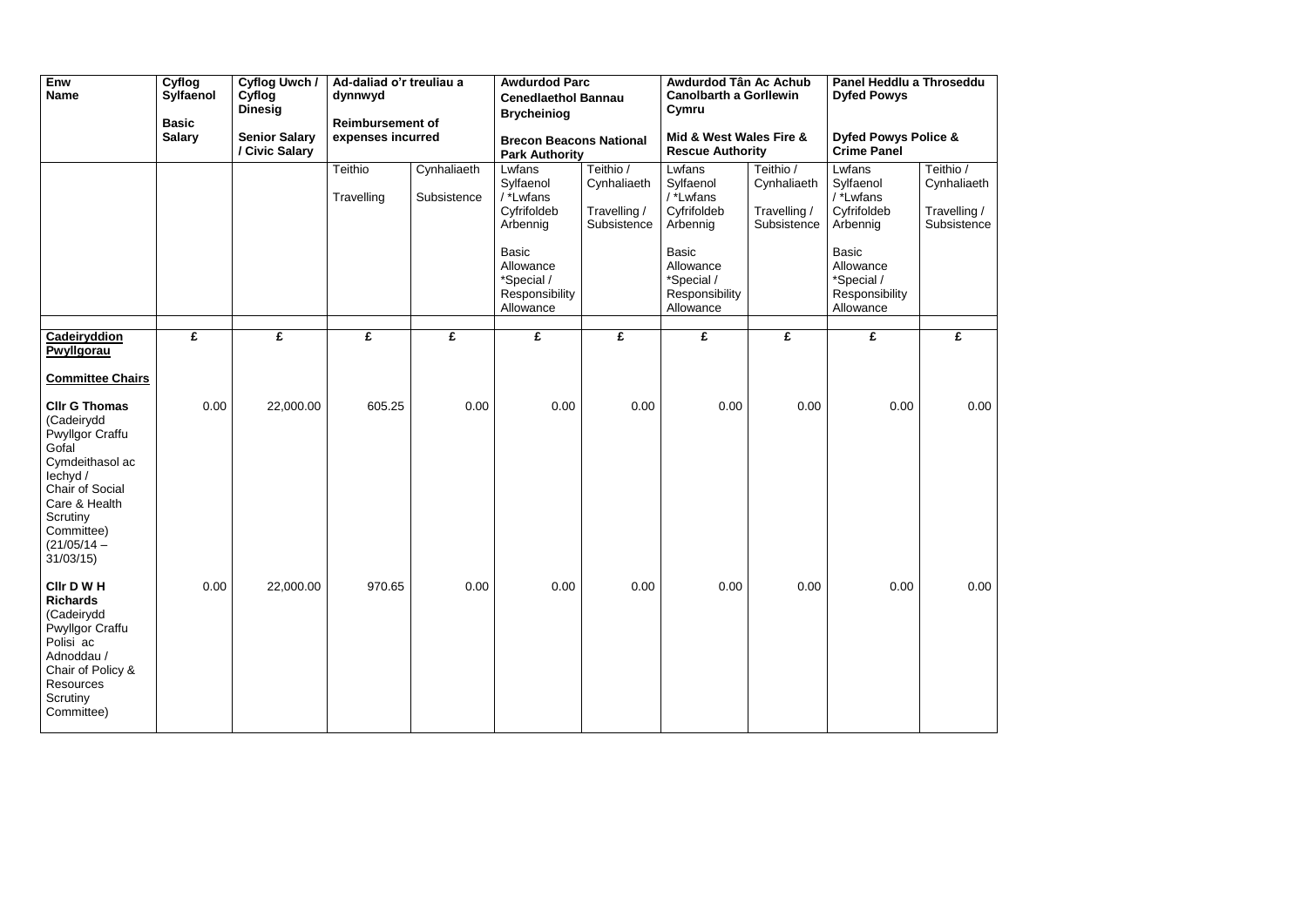| Enw<br><b>Name</b>                                                 | Cyflog<br>Sylfaenol<br><b>Basic</b><br><b>Salary</b> | Cyflog Uwch /<br>Cyflog<br><b>Dinesig</b><br><b>Senior Salary</b> | Ad-daliad o'r treuliau a<br>dynnwyd<br><b>Reimbursement of</b><br>expenses incurred |                            | <b>Brycheiniog</b>                                                                                                                    | <b>Awdurdod Parc</b><br><b>Cenedlaethol Bannau</b>      |                                                                                                                                       | Awdurdod Tân Ac Achub<br><b>Canolbarth a Gorllewin</b><br>Cymru<br>Mid & West Wales Fire & |                                                                                                                                       | Panel Heddlu a Throseddu<br><b>Dyfed Powys</b><br><b>Dyfed Powys Police &amp;</b> |  |  |
|--------------------------------------------------------------------|------------------------------------------------------|-------------------------------------------------------------------|-------------------------------------------------------------------------------------|----------------------------|---------------------------------------------------------------------------------------------------------------------------------------|---------------------------------------------------------|---------------------------------------------------------------------------------------------------------------------------------------|--------------------------------------------------------------------------------------------|---------------------------------------------------------------------------------------------------------------------------------------|-----------------------------------------------------------------------------------|--|--|
|                                                                    |                                                      | / Civic Salary                                                    |                                                                                     |                            | <b>Brecon Beacons National</b><br><b>Park Authority</b>                                                                               |                                                         | <b>Rescue Authority</b>                                                                                                               |                                                                                            | <b>Crime Panel</b>                                                                                                                    |                                                                                   |  |  |
|                                                                    |                                                      |                                                                   | Teithio<br>Travelling                                                               | Cynhaliaeth<br>Subsistence | Lwfans<br>Sylfaenol<br>/ *Lwfans<br>Cyfrifoldeb<br>Arbennig<br><b>Basic</b><br>Allowance<br>*Special /<br>Responsibility<br>Allowance | Teithio /<br>Cynhaliaeth<br>Travelling /<br>Subsistence | Lwfans<br>Sylfaenol<br>/ *Lwfans<br>Cyfrifoldeb<br>Arbennig<br><b>Basic</b><br>Allowance<br>*Special /<br>Responsibility<br>Allowance | Teithio /<br>Cynhaliaeth<br>Travelling /<br>Subsistence                                    | Lwfans<br>Sylfaenol<br>/ *Lwfans<br>Cyfrifoldeb<br>Arbennig<br><b>Basic</b><br>Allowance<br>*Special /<br>Responsibility<br>Allowance | Teithio /<br>Cynhaliaeth<br>Travelling /<br>Subsistence                           |  |  |
|                                                                    |                                                      |                                                                   |                                                                                     |                            |                                                                                                                                       |                                                         |                                                                                                                                       |                                                                                            |                                                                                                                                       |                                                                                   |  |  |
| <b>Arweinydd y</b><br>Grŵp<br><b>Gwrthbleidiol</b><br><b>Mwyaf</b> | £                                                    | £                                                                 | £                                                                                   | £                          | £                                                                                                                                     | £                                                       | £                                                                                                                                     | £                                                                                          | £                                                                                                                                     | £                                                                                 |  |  |
| Leader of the<br><b>Largest</b><br><b>Oppostion Group</b>          |                                                      |                                                                   |                                                                                     |                            |                                                                                                                                       |                                                         |                                                                                                                                       |                                                                                            |                                                                                                                                       |                                                                                   |  |  |
| <b>CIIr J S Edmunds</b><br>(see page 4 above)                      | 0.00                                                 | 0.00                                                              | 0.00                                                                                | 0.00                       | 0.00                                                                                                                                  | 0.00                                                    | 0.00                                                                                                                                  | 0.00                                                                                       | 0.00                                                                                                                                  | 0.00                                                                              |  |  |

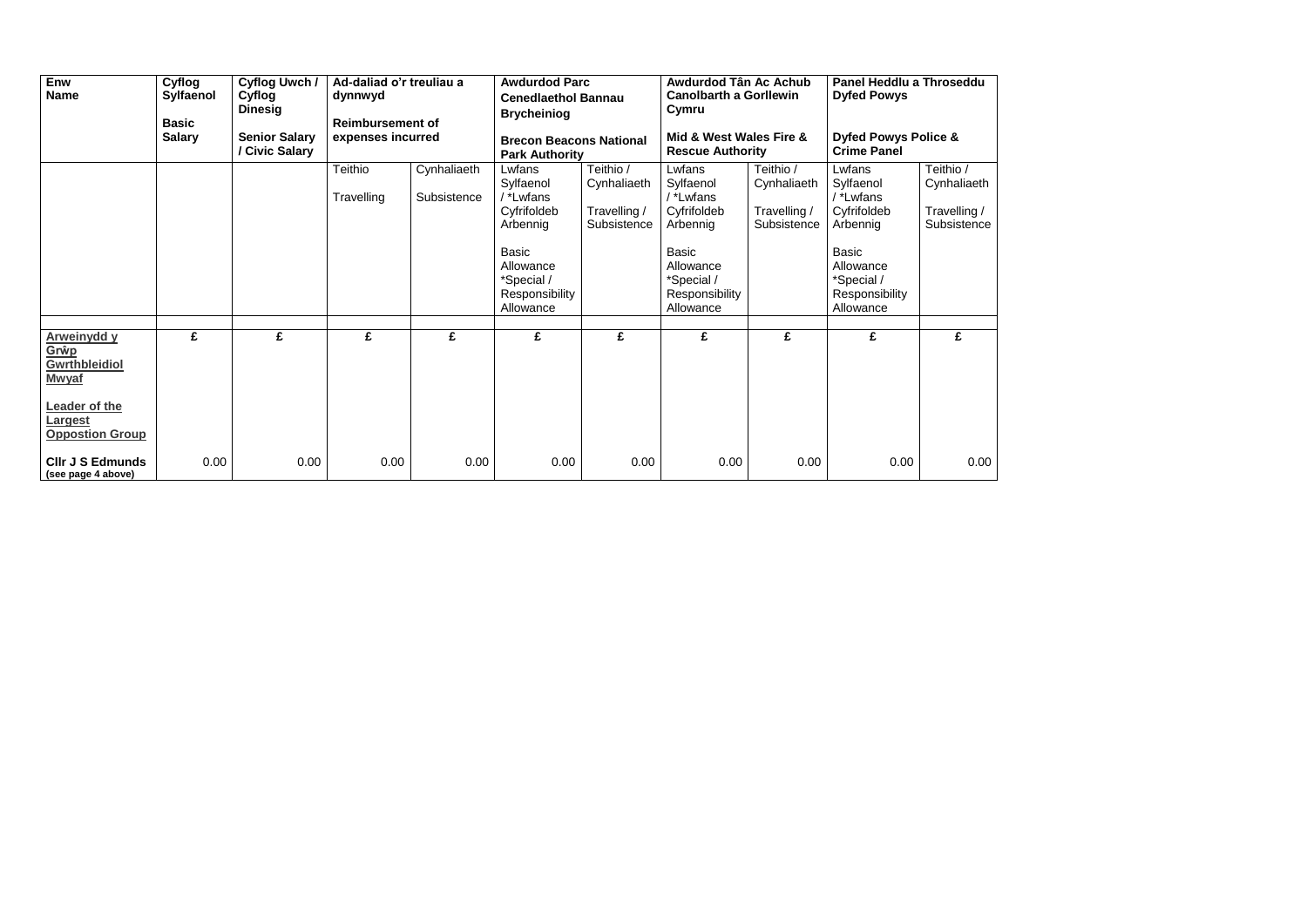| Enw<br><b>Name</b>                                                                                        | Cyflog<br>Sylfaenol<br><b>Basic</b> | <b>Cyflog Uwch/</b><br>Cyflog<br><b>Dinesig</b> | Ad-daliad o'r treuliau a<br>dynnwyd<br><b>Reimbursement of</b><br>expenses incurred |                            | <b>Awdurdod Parc</b><br><b>Cenedlaethol Bannau</b><br><b>Brycheiniog</b>                                                              |                                                         | Awdurdod Tân Ac Achub<br><b>Canolbarth a Gorllewin</b><br>Cymru                                                                       |                                                         | Panel Heddlu a Throseddu<br><b>Dyfed Powys</b>                                                                                        |                                                         |
|-----------------------------------------------------------------------------------------------------------|-------------------------------------|-------------------------------------------------|-------------------------------------------------------------------------------------|----------------------------|---------------------------------------------------------------------------------------------------------------------------------------|---------------------------------------------------------|---------------------------------------------------------------------------------------------------------------------------------------|---------------------------------------------------------|---------------------------------------------------------------------------------------------------------------------------------------|---------------------------------------------------------|
|                                                                                                           | <b>Salary</b>                       | <b>Senior Salary</b><br>/ Civic Salary          |                                                                                     |                            | <b>Brecon Beacons National</b><br><b>Park Authority</b>                                                                               |                                                         | Mid & West Wales Fire &<br><b>Rescue Authority</b>                                                                                    |                                                         | <b>Dyfed Powys Police &amp;</b><br><b>Crime Panel</b>                                                                                 |                                                         |
|                                                                                                           |                                     |                                                 | Teithio<br>Travelling                                                               | Cynhaliaeth<br>Subsistence | Lwfans<br>Sylfaenol<br>/ *Lwfans<br>Cyfrifoldeb<br>Arbennig<br><b>Basic</b><br>Allowance<br>*Special /<br>Responsibility<br>Allowance | Teithio /<br>Cynhaliaeth<br>Travelling /<br>Subsistence | Lwfans<br>Sylfaenol<br>/ *Lwfans<br>Cyfrifoldeb<br>Arbennig<br><b>Basic</b><br>Allowance<br>*Special /<br>Responsibility<br>Allowance | Teithio /<br>Cynhaliaeth<br>Travelling /<br>Subsistence | Lwfans<br>Sylfaenol<br>/ *Lwfans<br>Cyfrifoldeb<br>Arbennig<br><b>Basic</b><br>Allowance<br>*Special /<br>Responsibility<br>Allowance | Teithio /<br>Cynhaliaeth<br>Travelling /<br>Subsistence |
| Cadeirydd y<br><b>Cyngor</b><br><b>Chair of Council</b>                                                   | £                                   | £                                               | £                                                                                   | £                          | £                                                                                                                                     | £                                                       | £                                                                                                                                     | £                                                       | £                                                                                                                                     | £                                                       |
| <sup>13</sup> CIIr D B Davies                                                                             | 11,083.30                           | 2,666.66                                        | 325.80                                                                              | 0.00                       | 0.00                                                                                                                                  | 0.00                                                    | 0.00                                                                                                                                  | 0.00                                                    | 0.00                                                                                                                                  | 0.00                                                    |
| <sup>14</sup> CIIr P H Griffiths                                                                          | 0.00                                | 17,916.70                                       | 591.75                                                                              | 0.00                       | 0.00                                                                                                                                  | 0.00                                                    | 0.00                                                                                                                                  | 0.00                                                    | 0.00                                                                                                                                  | 0.00                                                    |
| Is-Gadeirydd y<br><b>Cyngor</b><br><b>Vice Chair of</b><br><b>Council</b><br>$(21/05/2014 -$<br>31/03/15) | $\overline{\mathbf{f}}$             | $\overline{\mathbf{f}}$                         | $\overline{\mathbf{f}}$                                                             | $\overline{f}$             | $\overline{\mathbf{f}}$                                                                                                               | $\overline{\mathbf{f}}$                                 | $\overline{f}$                                                                                                                        | $\overline{f}$                                          | $\overline{f}$                                                                                                                        | $\overline{f}$                                          |
| <sup>15</sup> Cllr E Morgan                                                                               | 2,216.66                            | 13,333.33                                       | 326.70                                                                              | 0.00                       | 0.00                                                                                                                                  | 0.00                                                    | 0.00                                                                                                                                  | 0.00                                                    | 0.00                                                                                                                                  | 0.00                                                    |



Notes:

13. Cllr D B Davies received senior salary from 01/04/15 – 20/05/15, and basic salary from 21/05/15 – 31/03/16

14. Cllr P H Griffiths received senior salary from 01/04/15 – 20/05/15 as Vice-Chairman of Council, and senior salary from 21/05/15 – 31/03/16 as Chairman of Council

15. Cllr E Morgan received basic salary from 01/04/15 – 20/05/15, and senior salary from 21/05/15 – 31/03/16 as Vice-Chairman of Council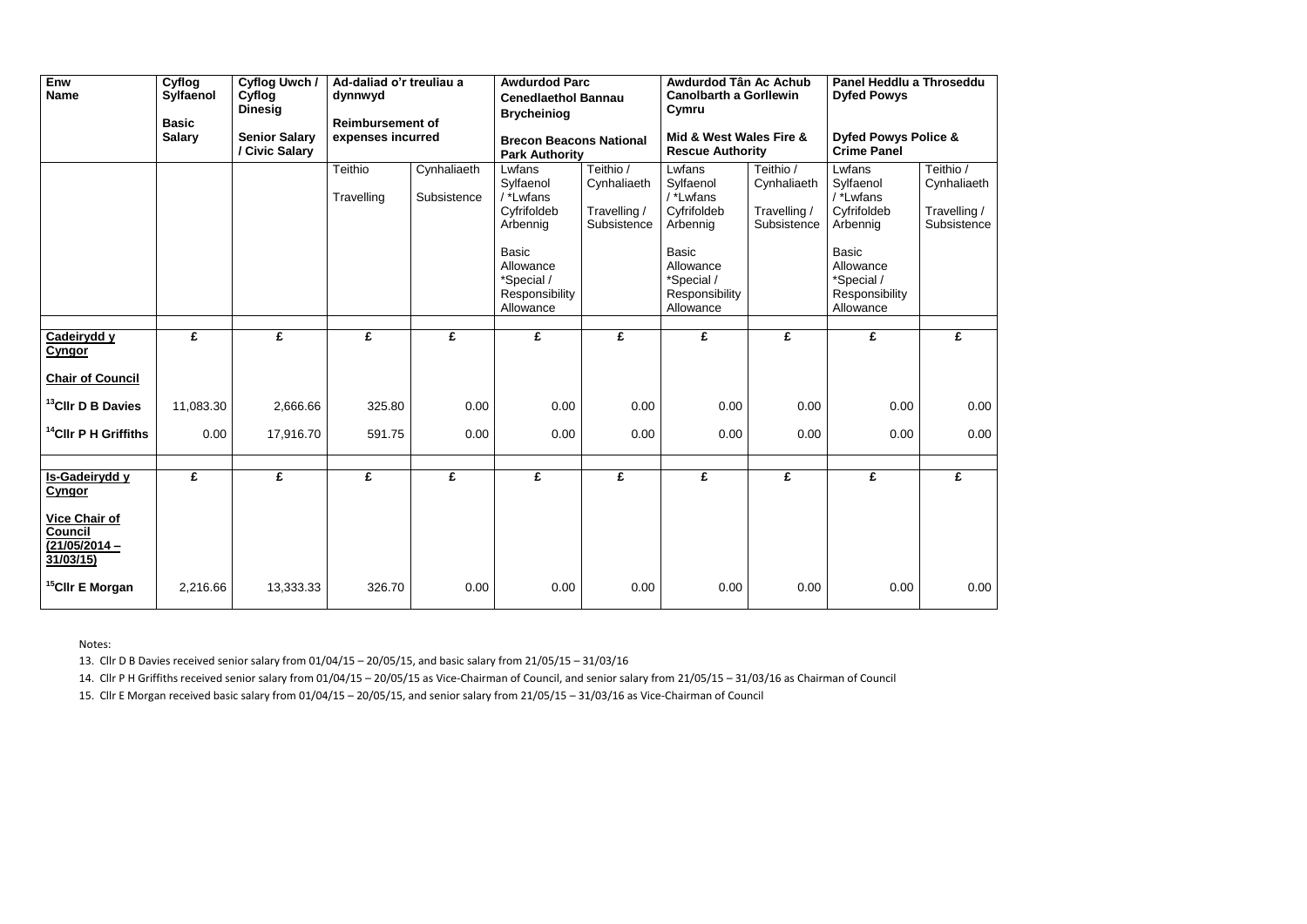| Enw<br><b>Name</b>                                   | Cyflog<br><b>Sylfaenol</b><br><b>Basic</b> | Cyflog Uwch /<br>Cyflog<br><b>Dinesig</b> | Ad-daliad o'r treuliau a<br>dynnwyd<br><b>Reimbursement of</b> |                            | <b>Awdurdod Parc</b><br><b>Cenedlaethol Bannau</b><br><b>Brycheiniog</b> |                                                         | <b>Canolbarth a Gorllewin</b><br>Cymru                                 | Awdurdod Tân Ac Achub                                   | Panel Heddlu a Throseddu<br><b>Dyfed Powys</b>                         |                                                         |
|------------------------------------------------------|--------------------------------------------|-------------------------------------------|----------------------------------------------------------------|----------------------------|--------------------------------------------------------------------------|---------------------------------------------------------|------------------------------------------------------------------------|---------------------------------------------------------|------------------------------------------------------------------------|---------------------------------------------------------|
|                                                      | <b>Salary</b>                              | <b>Senior Salary</b><br>/ Civic Salary    | expenses incurred                                              |                            | <b>Brecon Beacons National</b><br><b>Park Authority</b>                  |                                                         | Mid & West Wales Fire &<br><b>Rescue Authority</b>                     |                                                         | <b>Dyfed Powys Police &amp;</b><br><b>Crime Panel</b>                  |                                                         |
|                                                      |                                            |                                           | Teithio<br>Travelling                                          | Cynhaliaeth<br>Subsistence | Lwfans<br>Sylfaenol<br>/ *Lwfans<br>Cyfrifoldeb<br>Arbennig              | Teithio /<br>Cynhaliaeth<br>Travelling /<br>Subsistence | Lwfans<br>Sylfaenol<br>/ *Lwfans<br>Cyfrifoldeb<br>Arbennig            | Teithio /<br>Cynhaliaeth<br>Travelling /<br>Subsistence | Lwfans<br>Sylfaenol<br>/ *Lwfans<br>Cyfrifoldeb<br>Arbennig            | Teithio /<br>Cynhaliaeth<br>Travelling /<br>Subsistence |
|                                                      |                                            |                                           |                                                                |                            | <b>Basic</b><br>Allowance<br>*Special /<br>Responsibility<br>Allowance   |                                                         | <b>Basic</b><br>Allowance<br>*Special /<br>Responsibility<br>Allowance |                                                         | <b>Basic</b><br>Allowance<br>*Special /<br>Responsibility<br>Allowance |                                                         |
| <b>Cynghorwyr Eraill</b><br><b>Other Councillors</b> | £                                          | £                                         | £                                                              | £                          | £                                                                        | £                                                       | £                                                                      | £                                                       | £                                                                      | £                                                       |
|                                                      |                                            |                                           |                                                                |                            |                                                                          |                                                         |                                                                        |                                                         |                                                                        |                                                         |
| S M Allen                                            | 13,300.00                                  | 0.00                                      | 1,040.40                                                       | 0.00                       | 0.00                                                                     | 0.00                                                    | 0.00                                                                   | 0.00                                                    | 0.00                                                                   | 0.00                                                    |
| D J R Bartlett                                       | 13,300.00                                  | 0.00                                      | 1,474.50                                                       | 0.00                       | 0.00                                                                     | 0.00                                                    | 0.00                                                                   | 0.00                                                    | 0.00                                                                   | 0.00                                                    |
| T Bowen<br>S M Caiach                                | 13,300.00                                  | 0.00                                      | 197.10<br>148.95                                               | 0.00                       | 0.00<br>0.00                                                             | 0.00<br>0.00                                            | 0.00<br>0.00                                                           | 0.00                                                    | 0.00<br>0.00                                                           | 0.00<br>0.00                                            |
| C A Campbell                                         | 13,300.00<br>13,300.00                     | 0.00<br>0.00                              | 430.65                                                         | 0.00<br>0.00               | 0.00                                                                     | 0.00                                                    | 0.00                                                                   | 0.00<br>0.00                                            | 0.00                                                                   | 0.00                                                    |
| J M Charles                                          | 13,300.00                                  | 0.00                                      | 576.00                                                         | 0.00                       | 0.00                                                                     | 0.00                                                    | 0.00                                                                   | 0.00                                                    | 0.00                                                                   | 0.00                                                    |
| A Davies                                             | 13,300.00                                  | 0.00                                      | 666.90                                                         | 0.00                       | 0.00                                                                     | 0.00                                                    | 0.00                                                                   | 0.00                                                    | 0.00                                                                   | 0.00                                                    |
| G Davies 1                                           | 13,300.00                                  | 0.00                                      | 901.35                                                         | 0.00                       | 3,549.96                                                                 | 1,452.45                                                | 0.00                                                                   | 0.00                                                    | 0.00                                                                   | 0.00                                                    |
|                                                      |                                            |                                           |                                                                |                            | $*1,833.33$                                                              |                                                         |                                                                        |                                                         |                                                                        |                                                         |
| I W Davies                                           | 13,300.00                                  | 0.00                                      | 685.35                                                         | 0.00                       | 0.00                                                                     | 0.00                                                    | 0.00                                                                   | 0.00                                                    | 0.00                                                                   | 0.00                                                    |
| J A Davies                                           | 13,300.00                                  | 0.00                                      | 473.85                                                         | 0.00                       | 0.00                                                                     | 0.00                                                    | 0.00                                                                   | 0.00                                                    | 0.00                                                                   | 0.00                                                    |
| S L Davies                                           | 13,300.00                                  | 0.00                                      | 575.85                                                         | 0.00                       | 0.00                                                                     | 0.00                                                    | 0.00                                                                   | 0.00                                                    | 0.00                                                                   | 0.00                                                    |
| W R A Davies                                         | 13,300.00                                  | 0.00                                      | 636.30                                                         | 0.00                       | 0.00                                                                     | 0.00                                                    | 0.00                                                                   | 0.00                                                    | 0.00                                                                   | 0.00                                                    |
| T T Defis                                            | 13,300.00                                  | 0.00                                      | 0.00                                                           | 0.00                       | 0.00                                                                     | 0.00                                                    | 0.00                                                                   | 0.00                                                    | 0.00                                                                   | 0.00                                                    |
| P M Edwards                                          | 13,300.00                                  | 0.00                                      | 811.80                                                         | 0.00                       | 0.00                                                                     | 0.00                                                    | 0.00                                                                   | 0.00                                                    | 0.00                                                                   | 0.00                                                    |
| W J W Evans                                          | 13,300.00                                  | 0.00                                      | 499.30                                                         | 0.00                       | 0.00                                                                     | 0.00                                                    | 0.00                                                                   | 0.00                                                    | 495.00                                                                 | 87.36                                                   |
| W T Evans                                            | 13,300.00                                  | 0.00                                      | 809.10                                                         | 0.00                       | 0.00                                                                     | 0.00                                                    | 0.00                                                                   | 0.00                                                    | 0.00                                                                   | 0.00                                                    |
| A D Harries                                          | 13,300.00                                  | 0.00                                      | 33.30                                                          | 0.00                       | 0.00                                                                     | 0.00                                                    | 0.00                                                                   | 0.00                                                    | 0.00                                                                   | 0.00                                                    |
| <sup>16</sup> C P Higgins                            | 13,300.00                                  | 0.00                                      | 202.50                                                         | 0.00                       | 0.00                                                                     | 0.00                                                    | 838.62                                                                 | 36.00                                                   | 0.00                                                                   | 0.00                                                    |
| W G Hopkins                                          | 13,300.00                                  | 0.00                                      | 367.20                                                         | 0.00                       | 0.00                                                                     | 0.00                                                    | 0.00                                                                   | 0.00                                                    | 594.00                                                                 | 201.61                                                  |
| J K Howell                                           | 13,300.00                                  | 0.00                                      | 1,128.15                                                       | 0.00                       | 0.00                                                                     | 0.00                                                    | 0.00                                                                   | 0.00                                                    | 0.00                                                                   | 0.00                                                    |
| P M Hughes<br>I J Jackson                            | 13,300.00<br>13,300.00                     | 0.00<br>0.00                              | 171.90<br>1,994.85                                             | 0.00<br>0.00               | 0.00<br>0.00                                                             | 0.00<br>0.00                                            | 0.00<br>0.00                                                           | 0.00<br>0.00                                            | 0.00<br>0.00                                                           | 0.00<br>0.00                                            |
| A James                                              | 13,300.00                                  | 0.00                                      | 555.30                                                         | 0.00                       | 3,600.00                                                                 | 880.70                                                  | 0.00                                                                   | 0.00                                                    | 0.00                                                                   | 0.00                                                    |
| J D James                                            | 13,300.00                                  | 0.00                                      | 266.80                                                         | 0.00                       | 0.00                                                                     | 0.00                                                    | 0.00                                                                   | 0.00                                                    | 0.00                                                                   | 0.00                                                    |
| J P Jenkins                                          | 13,300.00                                  | 0.00                                      | 0.00                                                           | 0.00                       | 0.00                                                                     | 0.00                                                    | 0.00                                                                   | 0.00                                                    | 0.00                                                                   | 0.00                                                    |
| H I Jones                                            | 13,300.00                                  | 0.00                                      | 441.75                                                         | 0.00                       | 0.00                                                                     | 0.00                                                    | 0.00                                                                   | 0.00                                                    | 0.00                                                                   | 0.00                                                    |
| P E M Jones                                          | 13,300.00                                  | 0.00                                      | 336.60                                                         | 0.00                       | 0.00                                                                     | 0.00                                                    | 0.00                                                                   | 0.00                                                    | 99.00                                                                  | 0.00                                                    |
| W J Lemon                                            | 13,300.00                                  | 0.00                                      | 103.95                                                         | 0.00                       | 0.00                                                                     | 0.00                                                    | 0.00                                                                   | 0.00                                                    | 0.00                                                                   | 0.00                                                    |
| D J R Llewellyn                                      | 13,300.00                                  | 0.00                                      | 490.70                                                         | 0.00                       | 0.00                                                                     | 0.00                                                    | 1,700.04                                                               | 143.10                                                  | 0.00                                                                   | 0.00                                                    |
| M J A Lewis                                          | 13,300.00                                  | 0.00                                      | 692.55                                                         | 0.00                       | 0.00                                                                     | 0.00                                                    | 0.00                                                                   | 0.00                                                    | 0.00                                                                   | 0.00                                                    |
| S Matthews                                           | 13,300.00                                  | 0.00                                      | 251.55                                                         | 0.00                       | 0.00                                                                     | 0.00                                                    | 0.00                                                                   | 0.00                                                    | 0.00                                                                   | 0.00                                                    |
|                                                      |                                            |                                           |                                                                |                            |                                                                          |                                                         |                                                                        |                                                         |                                                                        |                                                         |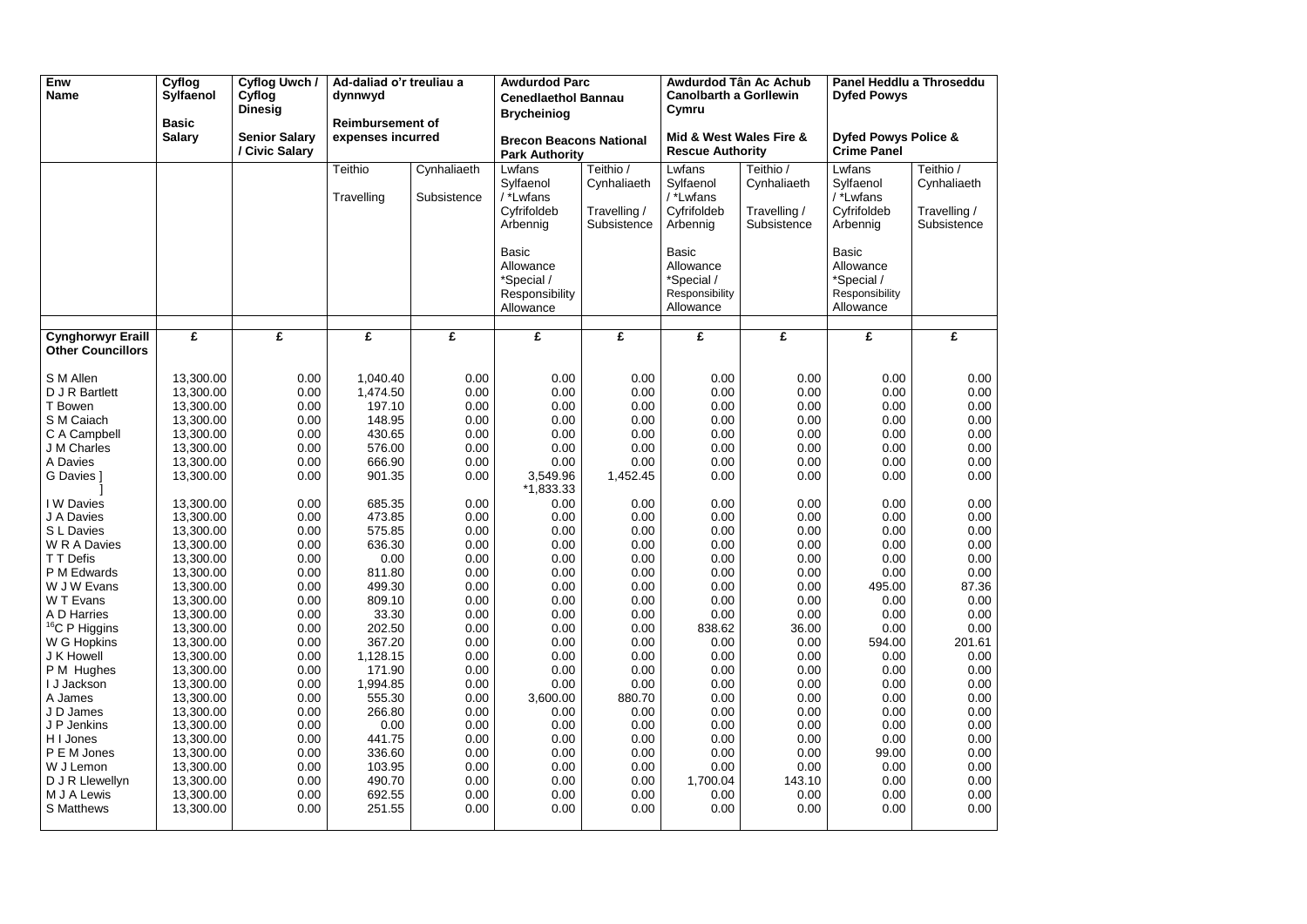| Enw<br><b>Name</b>                                                                                                                                                                                                                                         | Cyflog<br><b>Sylfaenol</b><br><b>Basic</b>                                                                                                                                                                  | <b>Cyflog Uwch /</b><br>Cyflog<br><b>Dinesig</b>                                                                             | Ad-daliad o'r treuliau a<br>dynnwyd<br><b>Reimbursement of</b>                                                                                    |                                                                                                                              | <b>Awdurdod Parc</b><br><b>Cenedlaethol Bannau</b><br><b>Brycheiniog</b>                                                              |                                                                                                                              | Awdurdod Tân Ac Achub<br><b>Canolbarth a Gorllewin</b><br>Cymru                                                                          |                                                                                                                                 | Panel Heddlu a Throseddu<br><b>Dyfed Powys</b>                                                                                        |                                                                                                                              |  |
|------------------------------------------------------------------------------------------------------------------------------------------------------------------------------------------------------------------------------------------------------------|-------------------------------------------------------------------------------------------------------------------------------------------------------------------------------------------------------------|------------------------------------------------------------------------------------------------------------------------------|---------------------------------------------------------------------------------------------------------------------------------------------------|------------------------------------------------------------------------------------------------------------------------------|---------------------------------------------------------------------------------------------------------------------------------------|------------------------------------------------------------------------------------------------------------------------------|------------------------------------------------------------------------------------------------------------------------------------------|---------------------------------------------------------------------------------------------------------------------------------|---------------------------------------------------------------------------------------------------------------------------------------|------------------------------------------------------------------------------------------------------------------------------|--|
|                                                                                                                                                                                                                                                            | <b>Salary</b>                                                                                                                                                                                               | <b>Senior Salary</b><br>/ Civic Salary                                                                                       |                                                                                                                                                   | expenses incurred                                                                                                            |                                                                                                                                       | <b>Brecon Beacons National</b><br><b>Park Authority</b>                                                                      |                                                                                                                                          | Mid & West Wales Fire &<br><b>Rescue Authority</b>                                                                              |                                                                                                                                       | <b>Dyfed Powys Police &amp;</b><br><b>Crime Panel</b>                                                                        |  |
|                                                                                                                                                                                                                                                            |                                                                                                                                                                                                             |                                                                                                                              | <b>Teithio</b><br>Travelling                                                                                                                      | Cynhaliaeth<br>Subsistence                                                                                                   | Lwfans<br>Sylfaenol<br>/ *Lwfans<br>Cyfrifoldeb<br>Arbennig<br><b>Basic</b><br>Allowance<br>*Special /<br>Responsibility<br>Allowance | Teithio /<br>Cynhaliaeth<br>Travelling /<br>Subsistence                                                                      | Lwfans<br>Sylfaenol<br>/ *Lwfans<br>Cyfrifoldeb<br>Arbennig<br><b>Basic</b><br>Allowance<br>*Special /<br>Responsibility<br>Allowance    | Teithio /<br>Cynhaliaeth<br>Travelling /<br>Subsistence                                                                         | Lwfans<br>Sylfaenol<br>/ *Lwfans<br>Cyfrifoldeb<br>Arbennig<br><b>Basic</b><br>Allowance<br>*Special /<br>Responsibility<br>Allowance | Teithio /<br>Cynhaliaeth<br>Travelling /<br>Subsistence                                                                      |  |
| <b>Cynghorwyr Eraill</b><br><b>Other Councillors</b>                                                                                                                                                                                                       | $\overline{f}$                                                                                                                                                                                              | £                                                                                                                            | £                                                                                                                                                 | $\overline{\mathbf{f}}$                                                                                                      | £                                                                                                                                     | $\overline{f}$                                                                                                               | £                                                                                                                                        | £                                                                                                                               | $\overline{\mathbf{f}}$                                                                                                               | $\overline{f}$                                                                                                               |  |
| A G Morgan<br>J Owen<br>D Price<br><b>BAL Roberts</b><br>H B Shepardson<br>A D T Speake<br>E G Thomas<br><b>G B Thomas</b><br>J Thomas<br>K P Thomas<br>M K Thomas<br><sup>17</sup> R M Thomas<br>W G Thomas<br>D E Williams<br>J Williams<br>J S Williams | 13,300.00<br>13,300.00<br>13,300.00<br>13,300.00<br>13,300.00<br>13,300.00<br>13,300.00<br>13,300.00<br>13,300.00<br>13,300.00<br>13,300.00<br>4,876.66<br>13,300.00<br>13,300.00<br>13,300.00<br>13,300.00 | 0.00<br>0.00<br>0.00<br>0.00<br>0.00<br>0.00<br>0.00<br>0.00<br>0.00<br>0.00<br>0.00<br>0.00<br>0.00<br>0.00<br>0.00<br>0.00 | 104.85<br>577.35<br>226.80<br>0.00<br>314.55<br>0.00<br>1,236.50<br>395.10<br>0.00<br>0.00<br>334.80<br>0.00<br>318.60<br>30.60<br>0.00<br>637.20 | 0.00<br>0.00<br>0.00<br>0.00<br>0.00<br>0.00<br>0.00<br>0.00<br>0.00<br>0.00<br>0.00<br>0.00<br>0.00<br>0.00<br>0.00<br>0.00 | 0.00<br>0.00<br>0.00<br>0.00<br>0.00<br>0.00<br>0.00<br>0.00<br>0.00<br>0.00<br>0.00<br>0.00<br>0.00<br>0.00<br>0.00<br>0.00          | 0.00<br>0.00<br>0.00<br>0.00<br>0.00<br>0.00<br>0.00<br>0.00<br>0.00<br>0.00<br>0.00<br>0.00<br>0.00<br>0.00<br>0.00<br>0.00 | 0.00<br>0.00<br>0.00<br>0.00<br>0.00<br>0.00<br>1,700.04<br>0.00<br>0.00<br>0.00<br>0.00<br>0.00<br>0.00<br>1,700.04<br>1,700.04<br>0.00 | 0.00<br>0.00<br>0.00<br>0.00<br>0.00<br>0.00<br>238.95<br>0.00<br>0.00<br>0.00<br>0.00<br>0.00<br>0.00<br>0.00<br>28.80<br>0.00 | 0.00<br>0.00<br>0.00<br>0.00<br>0.00<br>0.00<br>0.00<br>0.00<br>0.00<br>0.00<br>0.00<br>0.00<br>0.00<br>0.00<br>0.00<br>0.00          | 0.00<br>0.00<br>0.00<br>0.00<br>0.00<br>0.00<br>0.00<br>0.00<br>0.00<br>0.00<br>0.00<br>0.00<br>0.00<br>0.00<br>0.00<br>0.00 |  |

Notes:

16. Cllr C P Higgins resigned from Mid & West Wales Fire & Rescue Authority on 18/09/15

16. Cllr R M Thomas elected on 19/11/15

| h              |  |
|----------------|--|
| òС             |  |
|                |  |
|                |  |
|                |  |
|                |  |
|                |  |
|                |  |
| $\overline{0}$ |  |
| $\overline{0}$ |  |
| $\overline{0}$ |  |
| $\overline{0}$ |  |
| )O             |  |
| $\overline{0}$ |  |
| $\overline{0}$ |  |
| $\overline{0}$ |  |
| $\overline{0}$ |  |
| $\overline{0}$ |  |
| $\overline{0}$ |  |
| $\overline{0}$ |  |
| )O             |  |
| $\overline{0}$ |  |
| $\overline{0}$ |  |
| $\overline{0}$ |  |
|                |  |
|                |  |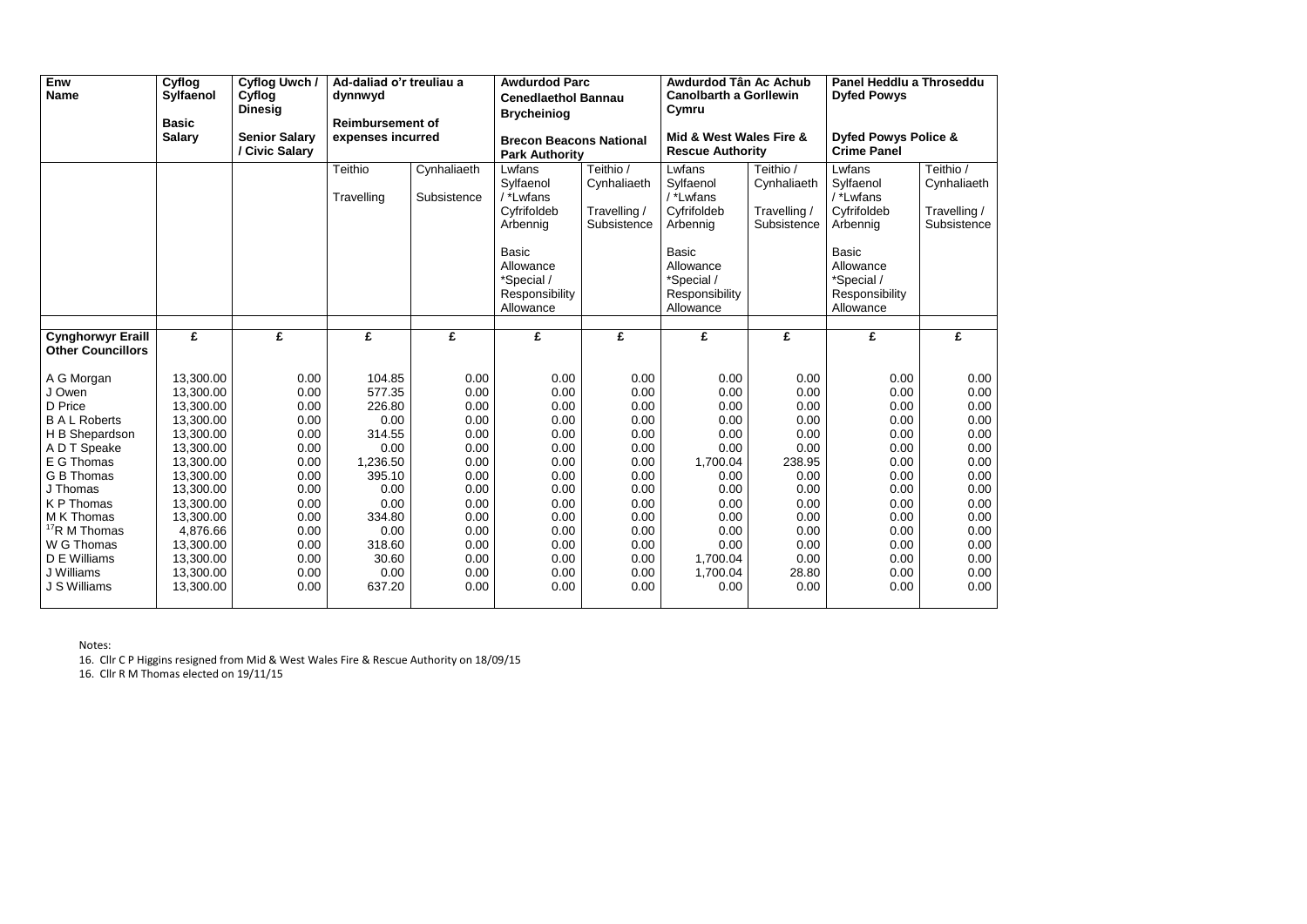| Enw<br><b>Name</b>                                                                                                                       | Ffi Aelodau Cyfetholedig                             | Ad-daliad o'r treuliau a<br>dynnwyd |                                  |  |  |
|------------------------------------------------------------------------------------------------------------------------------------------|------------------------------------------------------|-------------------------------------|----------------------------------|--|--|
|                                                                                                                                          | <b>Co-opted / Independent</b><br><b>Members' Fee</b> | incurred                            | <b>Reimbursement of expenses</b> |  |  |
|                                                                                                                                          |                                                      | <b>Teithio</b>                      | Cynhaliaeth                      |  |  |
|                                                                                                                                          |                                                      | Travelling                          | Subsistence                      |  |  |
| Aelodau Cyfetholedig / Annibynnol o'r Pwyllgor<br><b>Safonau</b><br>Co-opted / Independent Members of the<br><b>Standards Committee.</b> | £                                                    | £                                   | £                                |  |  |
| Mrs M Dodd (o/from 15/04/15)                                                                                                             | 297.00                                               | 2.70                                | 0.00                             |  |  |
| Mr C A Downward<br>(Cadeirydd y Pwyllgor / Chair of Committee<br>o/from 03/12/15)                                                        | 879.00                                               | 166.95                              | 0.00                             |  |  |
| Cllr J Gilasbey<br>Mr M A Morgan                                                                                                         | 297.00<br>1,287.00                                   | 17.10<br>284.40                     | 0.00<br>0.00                     |  |  |
| Mr P W L Stait<br>(Cadeirydd y Pwyllgor / Chair of the Committee<br>$01/04/15 -$ Sept 2015)                                              | 768.00                                               | 120.60                              | 0.00                             |  |  |
| Mr A Williams                                                                                                                            | 1,188.00                                             | 864.00                              | 0.00                             |  |  |